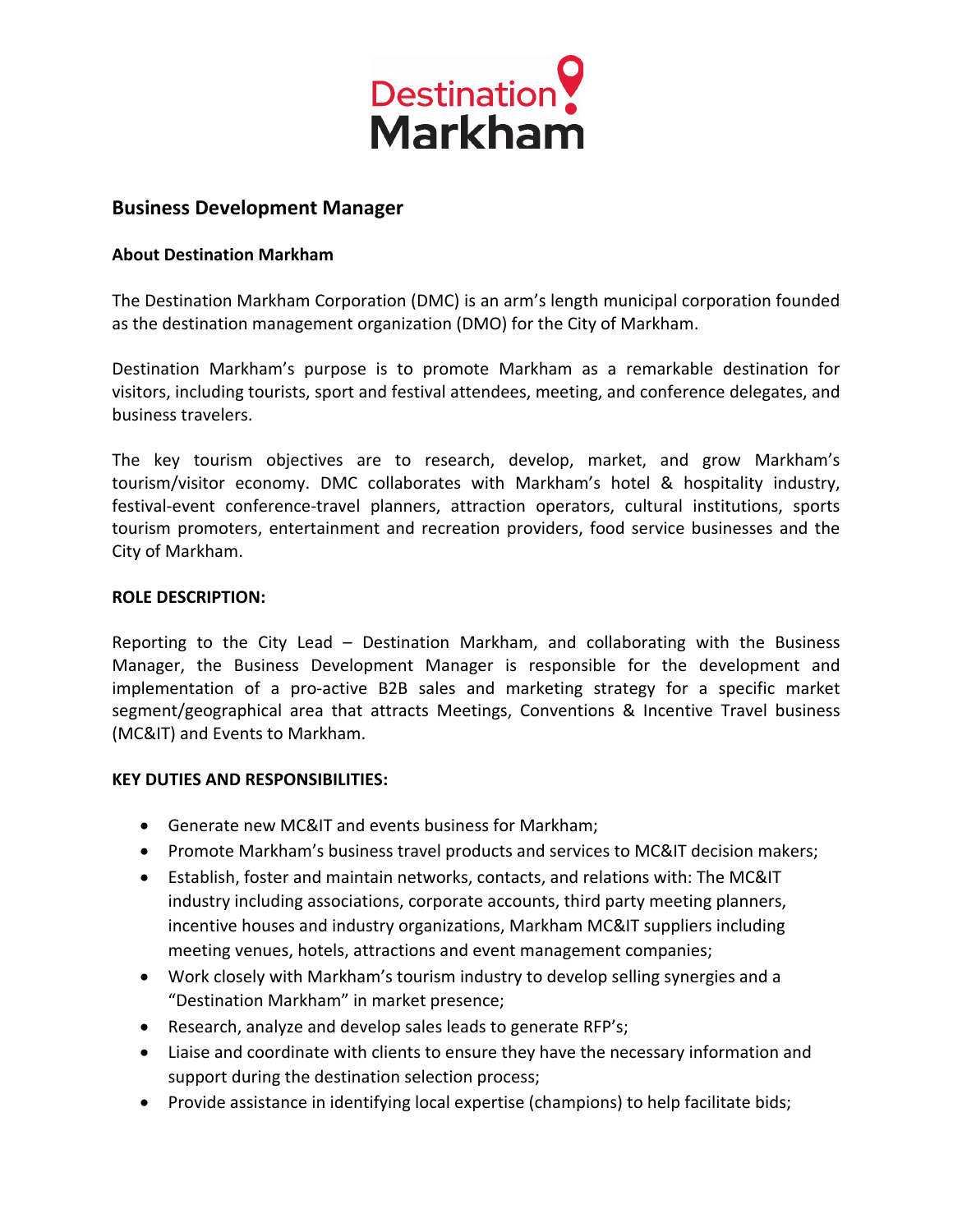

- Qualify, input and maintain detailed client account profiles on a CRM system;
- Identify, implement and evaluate sales and marketing initiatives;
- Maintain a thorough knowledge and understanding of the needs of the client and the current products offered by the local hospitality industry;
- Gather, analyze and interpret market intelligence pertaining to the MC&IT market conditions, clients and competitors;
- Provide input on an ongoing basis to the sales and marketing strategies and tactics including budget considerations for the MC&IT market;
- Represent at trade shows, conventions, and industry events;
- Join and actively participate as a member in key industry organizations; and
- Assist with special projects as assigned.

## **REQUIREMENTS:**

- Post-secondary education in a related discipline (i.e. sales, marketing, tourism, hospitality management) with a proven track record of sales growth achievements in the hospitality/tourism industry;
- Minimum of 7 to 10 years of industry sales experience, preferably in the hospitality/tourism and MC&IT market;
- High energy, positive, self-motivated individual who has the ability to work independently and within a collaborative team environment;
- Knowledge of Markham's MC&IT product and services is an asset;
- Excellent knowledge and understanding of the Canadian Tourism sector and superior track record in attracting conferences, meetings and events in a specific Canadian Market.
- Must work well under pressure and have the ability to multi-task;
- Strong negotiating abilities with superior closing skills;
- Excellent organizational, interpersonal and communication skills with well- developed presentation skills;
- Knowledge and experience working with Microsoft Office and CRM software; Detail and customer service oriented;
- Event planning and logistics experience would also be an asset;
- Availability to work some irregular hours and weekends as required;
- Require domestic and international travel

# **WORKING CONDITIONS:**

• Presentations to various stakeholders requiring standing and orator capabilities